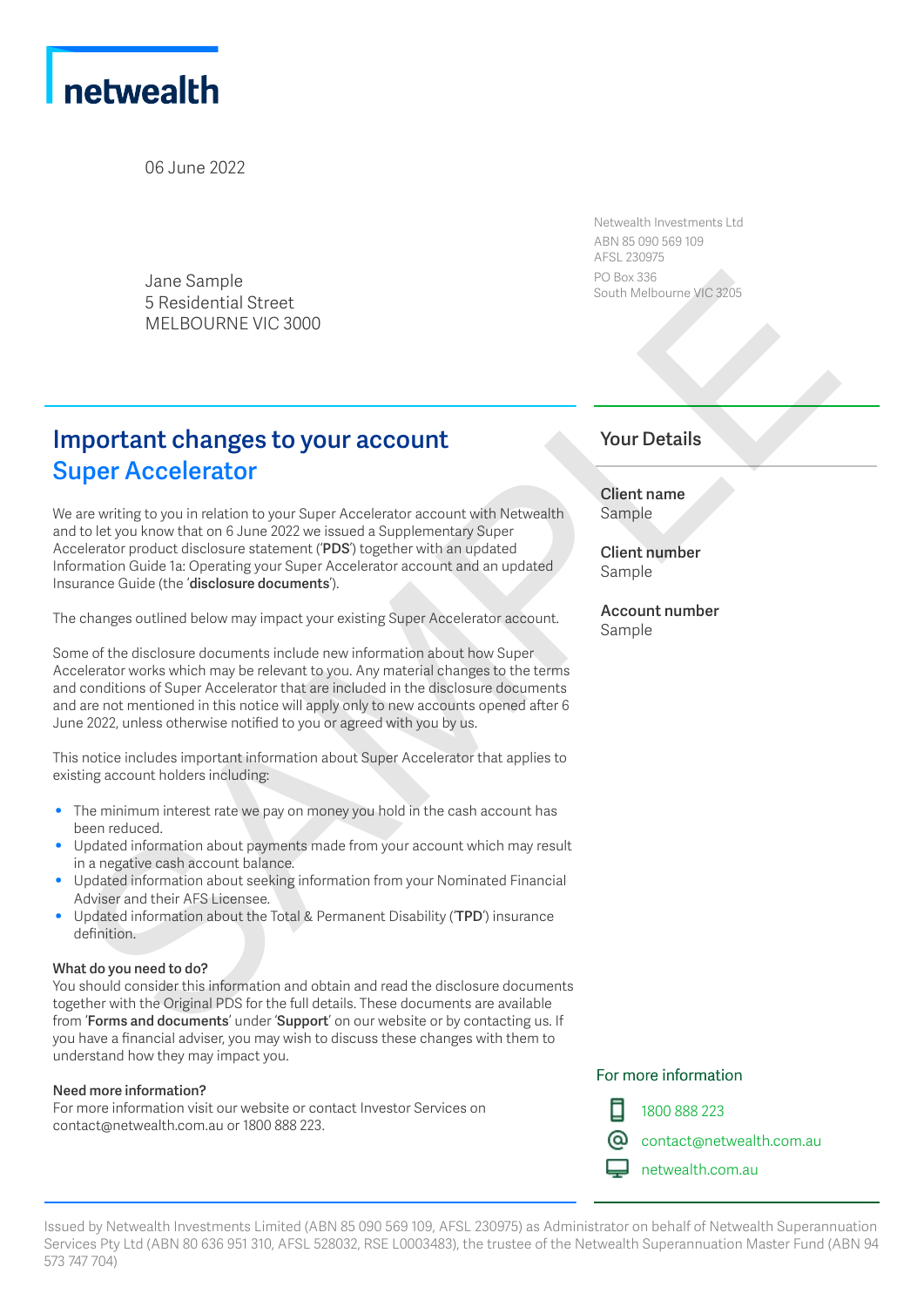Our website also contains member and fund information that is updated from time to time. This includes but is not limited to past member notices, outcomes assessments and portfolio holdings disclosure information. You can access such information free of charge from '**Forms and documents**' under '**Member information**' on our website or by contacting us.

## **Summary of changes**

Below is a summary of the key changes which may impact the way you use Super Accelerator. All capitalised terms not defined in this summary have the meanings ascribed to them in the disclosure documents.

#### **Minimum interest rate we pay on money you hold in the cash account**

We have reduced the minimum interest rate that we will pay on money you have in your cash account, as shown in the table below. We have made this change because of changes to the way our bank calculates the interest paid on cash deposits.

| below. We have made this change because of changes to the way our bank calculates the interest paid on cash deposits.                                                                                                                                                                                                                                                                                                                                                                                                                                                                                                                                                                                                           |                                                                                                                                                                                                                                                                                                                                                                                                                                                                       |
|---------------------------------------------------------------------------------------------------------------------------------------------------------------------------------------------------------------------------------------------------------------------------------------------------------------------------------------------------------------------------------------------------------------------------------------------------------------------------------------------------------------------------------------------------------------------------------------------------------------------------------------------------------------------------------------------------------------------------------|-----------------------------------------------------------------------------------------------------------------------------------------------------------------------------------------------------------------------------------------------------------------------------------------------------------------------------------------------------------------------------------------------------------------------------------------------------------------------|
| <b>Previous interest rate</b>                                                                                                                                                                                                                                                                                                                                                                                                                                                                                                                                                                                                                                                                                                   | New interest rate                                                                                                                                                                                                                                                                                                                                                                                                                                                     |
| The funds in your cash account earn monthly interest at a rate<br>set by us and the Administrator. The rate is usually set at no<br>less than 0.50% p.a. less than the target cash rate set by the<br>Reserve Bank of Australia during the month (which is often<br>referred to as the official cash rate ('Official Cash Rate')).                                                                                                                                                                                                                                                                                                                                                                                              | The funds in your cash account earn monthly interest at a rate<br>set by us and the Administrator. The rate is usually set at no<br>less than 0.65% p.a. less than the target cash rate set by the<br>Reserve Bank of Australia during the month (which is often<br>referred to as the official cash rate ('Official Cash Rate')). If you<br>hold more than \$250,000 in your cash account then the rate<br>may be lower on part or all of the amount over \$250,000. |
| Currently we pay no interest on your cash account as the RBA target rate is only 0.35% p.a. Information about the rate of<br>interest you earn on funds held in your cash account is published on our website at<br>https://www.netwealth.com.au/web/personal/investment-options/term-deposits-and-cash                                                                                                                                                                                                                                                                                                                                                                                                                         |                                                                                                                                                                                                                                                                                                                                                                                                                                                                       |
| The cash account is intended for use as a short-term transaction account and is not intended to be used as an investment<br>option. You must maintain a minimum cash balance of 1% of your Super Accelerator account (up to \$5,000) or \$500, whichever<br>is greater, plus sufficient funds for income stream payments and insurance premiums. This means that the reduction in the<br>minimum interest rate is not expected to have a significant impact on members.                                                                                                                                                                                                                                                         |                                                                                                                                                                                                                                                                                                                                                                                                                                                                       |
| If you require cash-based investments as part of your investment strategy, you can obtain information about the available<br>investment options on our website, by contacting us, or from your adviser.                                                                                                                                                                                                                                                                                                                                                                                                                                                                                                                         |                                                                                                                                                                                                                                                                                                                                                                                                                                                                       |
| Updated information about payments from your account which may result in a negative cash account balance<br>If an income stream payment is due to be made from your account (or we receive an instruction from the Australian Taxation<br>Office to release monies from your account) and there is insufficient cash in your cash account, we generally allow your cash<br>account to go into a negative balance to fund the payment. We may, at our discretion, also allow your cash account to go<br>negative to meet other lump sum withdrawals from your account. Generally we will only allow this to occur if the negative cash<br>account balance is no more than 80% of the value of the liquid assets in your account. |                                                                                                                                                                                                                                                                                                                                                                                                                                                                       |
| If your cash account goes negative at any time, interest will be charged on the negative amount at the same rate as interest<br>paid on positive cash account balances. Further details can be found in the Supplementary PDS.                                                                                                                                                                                                                                                                                                                                                                                                                                                                                                  |                                                                                                                                                                                                                                                                                                                                                                                                                                                                       |
| Updated information about seeking information from your Nominated Financial Adviser and their AFS Licensee<br>We may seek and receive information or documents from your Nominated Financial Adviser and their AFS Licensee in relation<br>that have been provided to you by your Nominated Financial Adviser.                                                                                                                                                                                                                                                                                                                                                                                                                  | to advice fees deducted from your cash account, including but not limited to fee disclosure statements or statements of advice                                                                                                                                                                                                                                                                                                                                        |
| Updated information about the definition of Total and Permanent Disability ('TPD')<br>or were previously underwritten and restricted to the limited definition of TPD as part of special acceptance terms, the TPD<br>definition requires meeting conditions described in the Insurance Guide. In addition, in the insurer's opinion you must have<br>become incorporated due to injury oichness or disease and see result are unlikely to engage in any sequention for which you                                                                                                                                                                                                                                               | If your date of TPD is on or after 1 December 2021 and you are aged 65 or over, or not employed at all in the previous 16 months,                                                                                                                                                                                                                                                                                                                                     |

#### **Updated information about payments from your account which may result in a negative cash account balance**

#### **Updated information about seeking information from your Nominated Financial Adviser and their AFS Licensee**

#### **Updated information about the definition of Total and Permanent Disability ('TPD')**

If your date of TPD is on or after 1 December 2021 and you are aged 65 or over, or not employed at all in the previous 16 months, or were previously underwritten and restricted to the limited definition of TPD as part of special acceptance terms, the TPD definition requires meeting conditions described in the Insurance Guide. In addition, in the insurer's opinion you must have become incapacitated due to injury, sickness or disease and as a result are unlikely to engage in any occupation for which you are reasonably qualified by education, training or experience.

Issued by Netwealth Investments Limited (ABN 85 090 569 109, AFSL 230975) as Administrator on behalf of Netwealth Superannuation Services Pty Ltd (ABN 80 636 951 310, AFSL 528032, RSE L0003483), the trustee of the Netwealth Superannuation Master Fund (ABN 94 573 747 704)